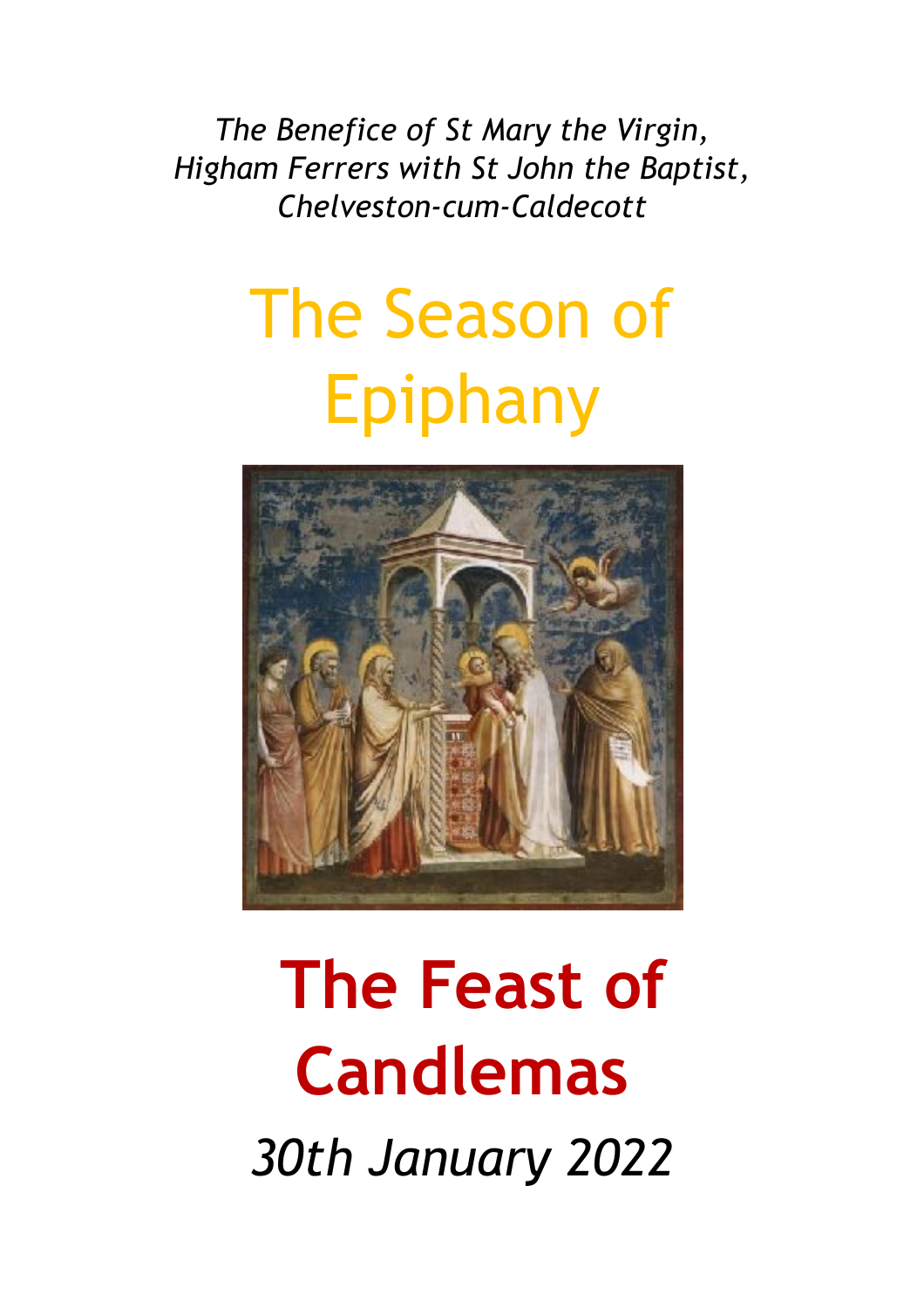# **W**elcome to this Online **S**ervice



The season of **Epiphany** and therefore Christmas, comes to a close at Candlemas - the revealing of the baby Jesus as the light of the world by the visit of the Magi, is now brought into its fullest meaning as he is presented in the Temple at six weeks old and is recognised as the promised Messiah by the prophets Simeon and Anna. He is both the fulfilment of the Old Covenant and the beginning of the New – no longer just for one nation or peoples but for the whole world. The Feast of Candlemas then, celebrates this completion and yet at the same time, is an enlarging and opening up of our understanding of God's purposes. As such, it is a Feast at which the whole church family gathers and people of all ages share together in lighting candles – always in a worship a sign and reminder of Jesus Christ, the Light of the World. Today, whilst we cannot hold candlelit processions in church, we can light lots of candles as we worship at home, as well as have a cross ready for the final part of the service where we turn towards Lent and the journey towards the cross, in which the power of God's love is revealed to be stronger than death.

#### *You might like to have ready a candle or two to light for the final part of the service today.*

*Many thanks to the many people taking part in this Online Festival Celebration, including Ruth & Ann Pack for the readings, and Zara Cunliffe, the Smith Family for the prayers and responsories.*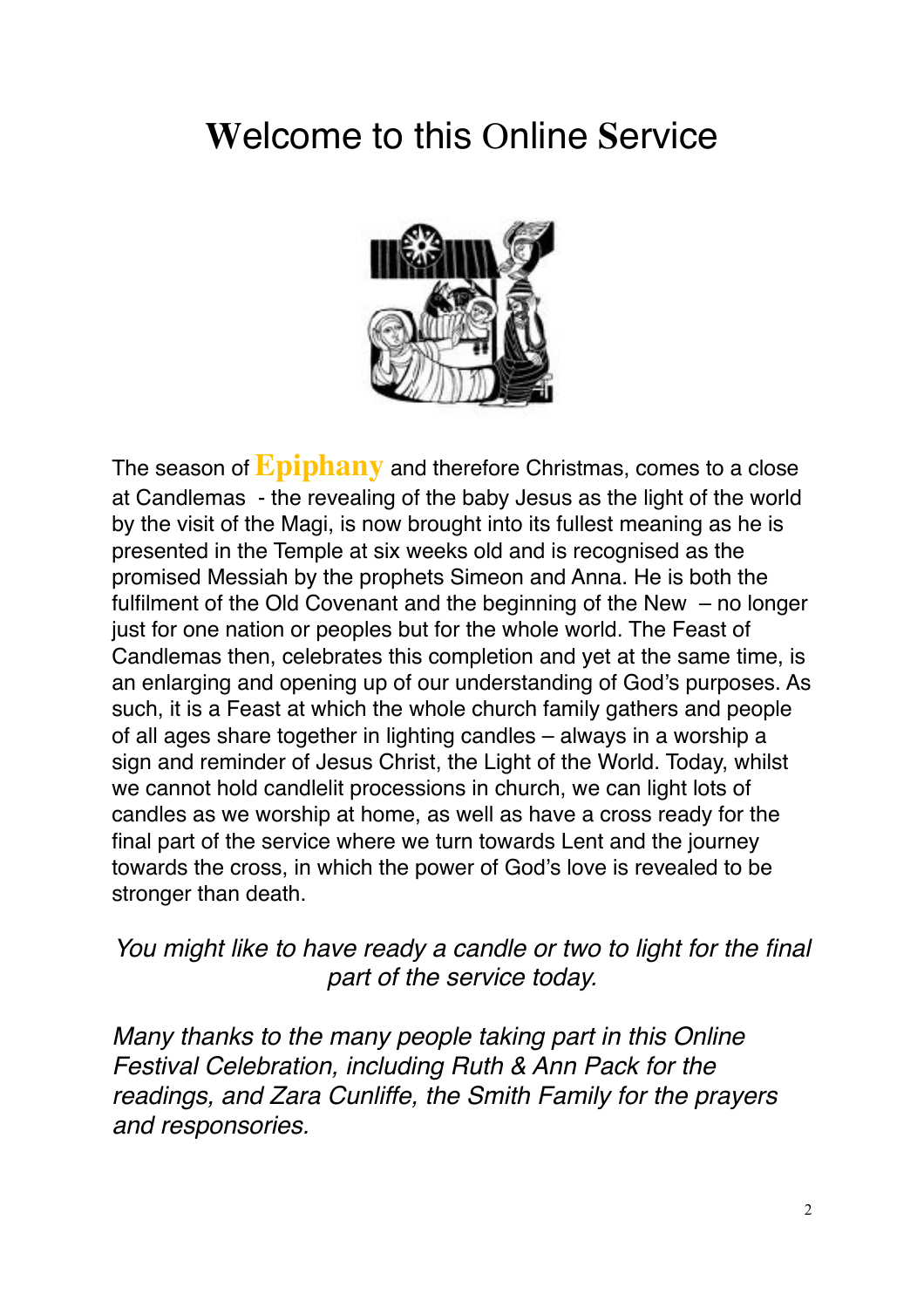# *Paul introduces the service*

*We sing together*

### *Hymn*



**Like a candle flame Flickering small in our darkness Uncreated light Shines through infant eyes**

*God is with us, alleluia (Men) God is with us, alleluia (Women) Come to save us, alleluia (Men) Come to save us (Women) Alleluia! (All)*

**Stars and angels sing Yet the earth sleeps in shadows Can this tiny spark Set a world on fire?**

**Yet his light shall shine From our lives, Spirit blazing As we touch the flame Of his holy fire**

*Graham Kendrick Copyright © 1988 Make Way Music,*

*arranged by John Stainer (1840-1901)*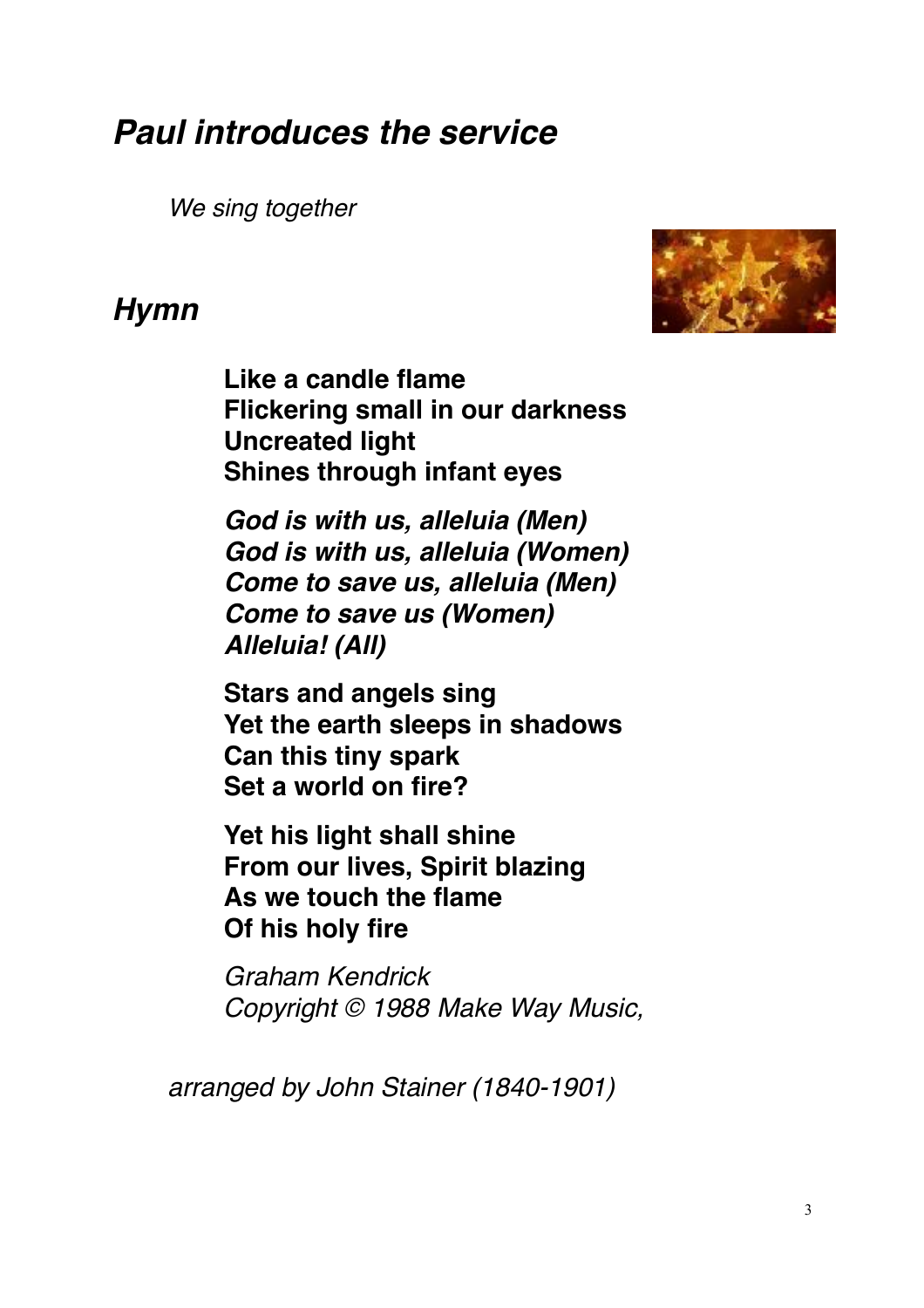## *The Greeting - Michelle*

We meet in the name of the Father, and of the Son, and of the Holy Spirit. **Amen**.

The Lord of glory be with you. **The Lord bless you.**



### *Introduction*

Dear friends, forty days ago we celebrated the birth of our Lord Jesus Christ. Now we recall the day on which he was presented in the Temple, when he was offered to the Father

and shown to his people.

In their old age Simeon and Anna recognized him as their Lord, as we today sing of his glory.

In this service, we celebrate both the joy of his birth as one of us and his giving his life for our salvation.

We look back to Christmas and forward to Easter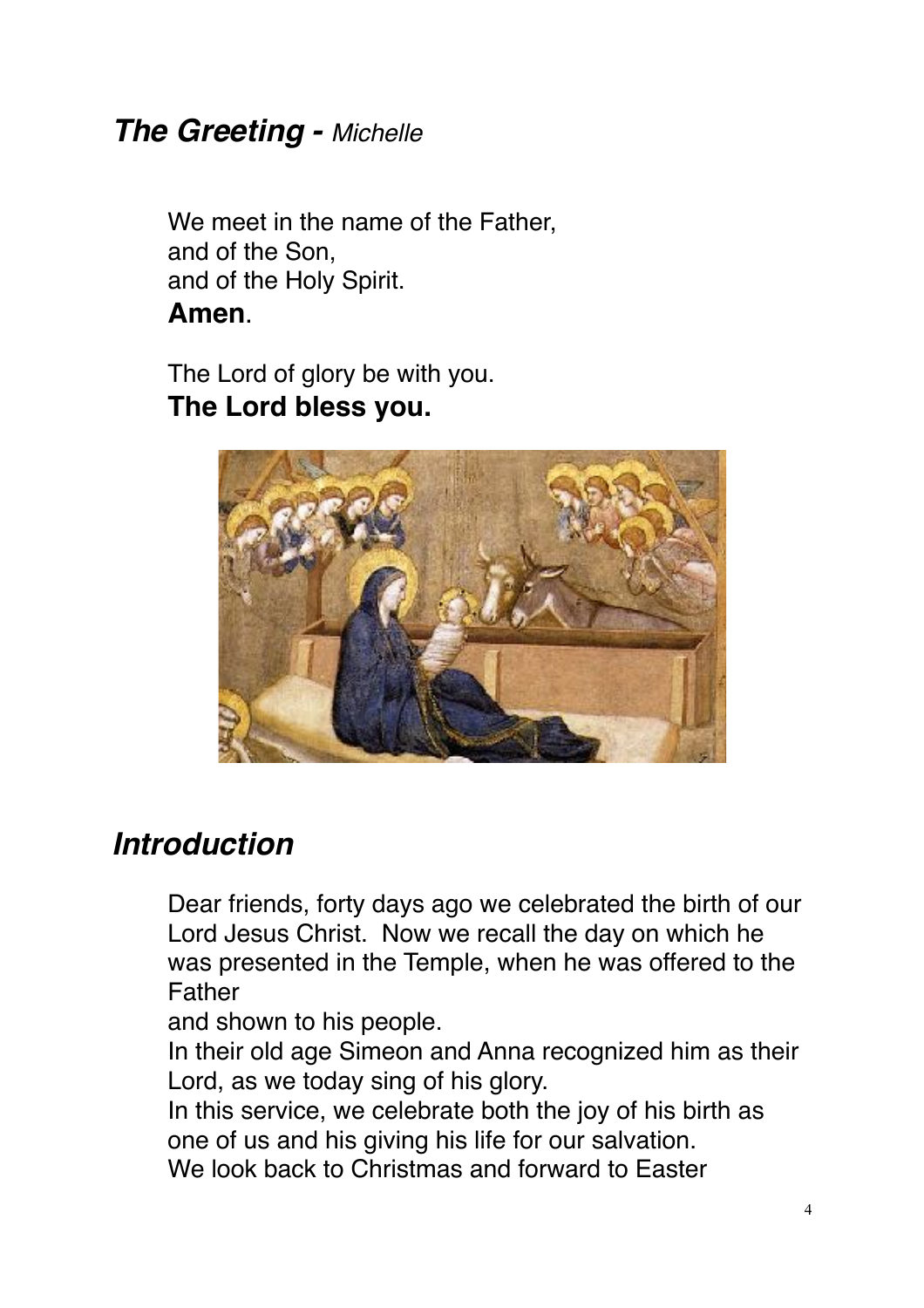#### *The Collect - Linda*

Lord Jesus Christ, light of the nations and glory of Israel: make your home among us, and present us pure and holy to your heavenly Father, your God, and our God. **Amen.**

#### *Anthem – by the St Martin's Singers*

**In a world where people walk in darkness, let us turn our faces to the light, to the light of God revealed in Jesus, to the daystar scattering our night.**

*For the light is stronger than the darkness and the day will overcome the night, though the shadows linger all around us, let us turn our faces to the light.*

**In a world where suffering of the helpless casts a shadow all along the way, let us bear the cross of Christ with gladness and proclaim the dawning of the day.**

**Let us light a candle in the darkness, in the face of death, a sign of life; as a sign of hope where all seems hopeless, as a sign of peace in place of strife.**

> *Words: Robert Willis (b.1947) Music: Richard Shephard (b.1949)*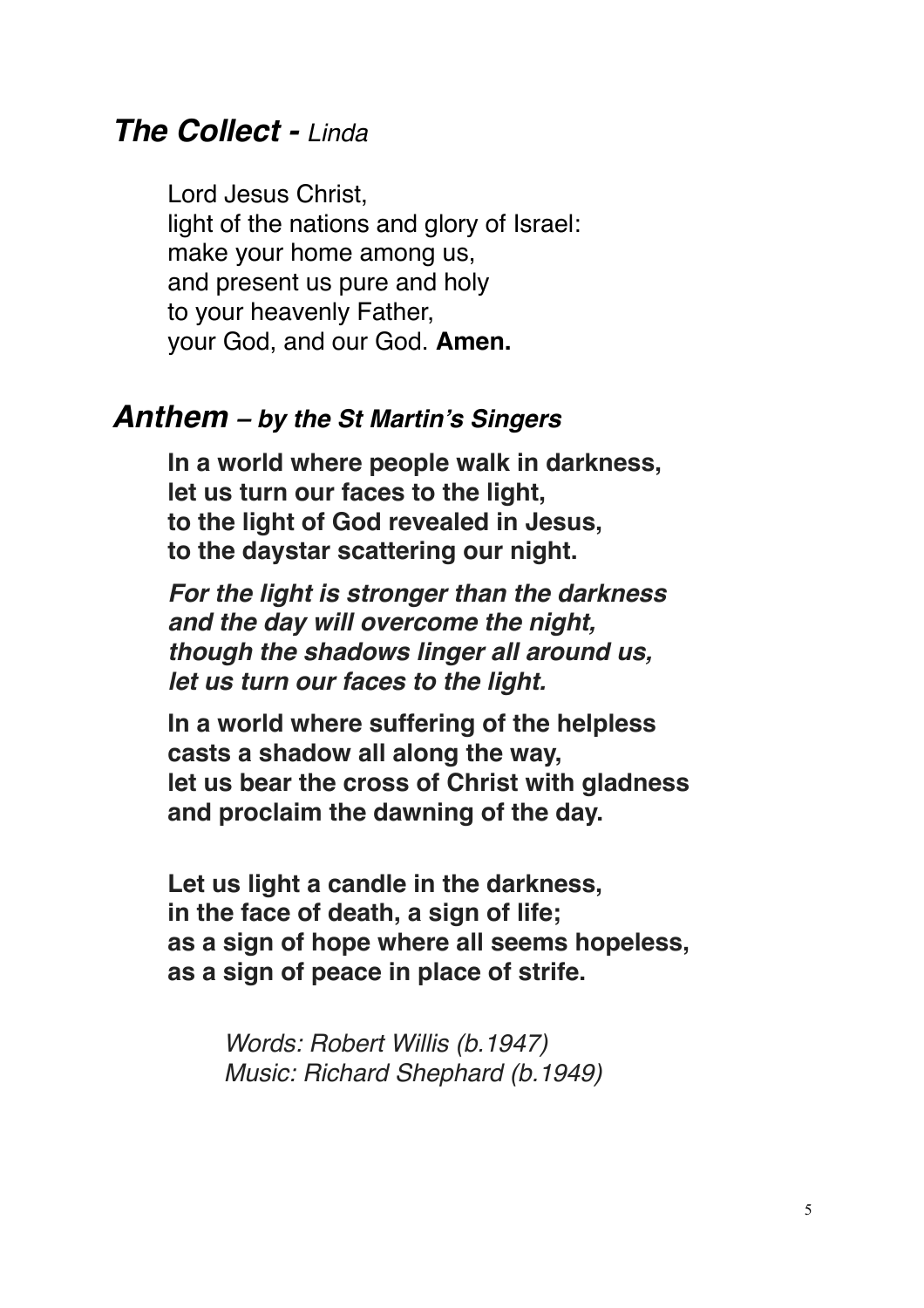

*Bible Reading* – Luke 2: 22-40 – *read by Ruth & Ann Pack with Paul*

When the time came for their purification according to the law of Moses, Mary and Joseph brought him up to Jerusalem to present him to the Lord (as it is written in the law of the Lord, 'Every firstborn male shall be designated as holy to the Lord'), and they offered a sacrifice according to what is stated in the law of the Lord, 'a pair of turtle-doves or two young pigeons.'

Now there was a man in Jerusalem whose name was Simeon; this man was righteous and devout, looking forward to the consolation of Israel, and the Holy Spirit rested on him. It had been revealed to him by the Holy Spirit that he would not see death before he had seen the Lord's Messiah. Guided by the Spirit, Simeon came into the temple; and when the parents brought in the child Jesus, to do for him what was customary under the law, Simeon took him in his arms and praised God, saying,

'Master, now you are dismissing your servant in peace, according to your word;

for my eyes have seen your salvation,

which you have prepared in the presence of all peoples,

a light for revelation to the Gentiles

and for glory to your people Israel.'

And the child's father and mother were amazed at what was being said about him. Then Simeon blessed them and said to his mother Mary, 'This child is destined for the falling and the rising of many in Israel, and to be a sign that will be opposed so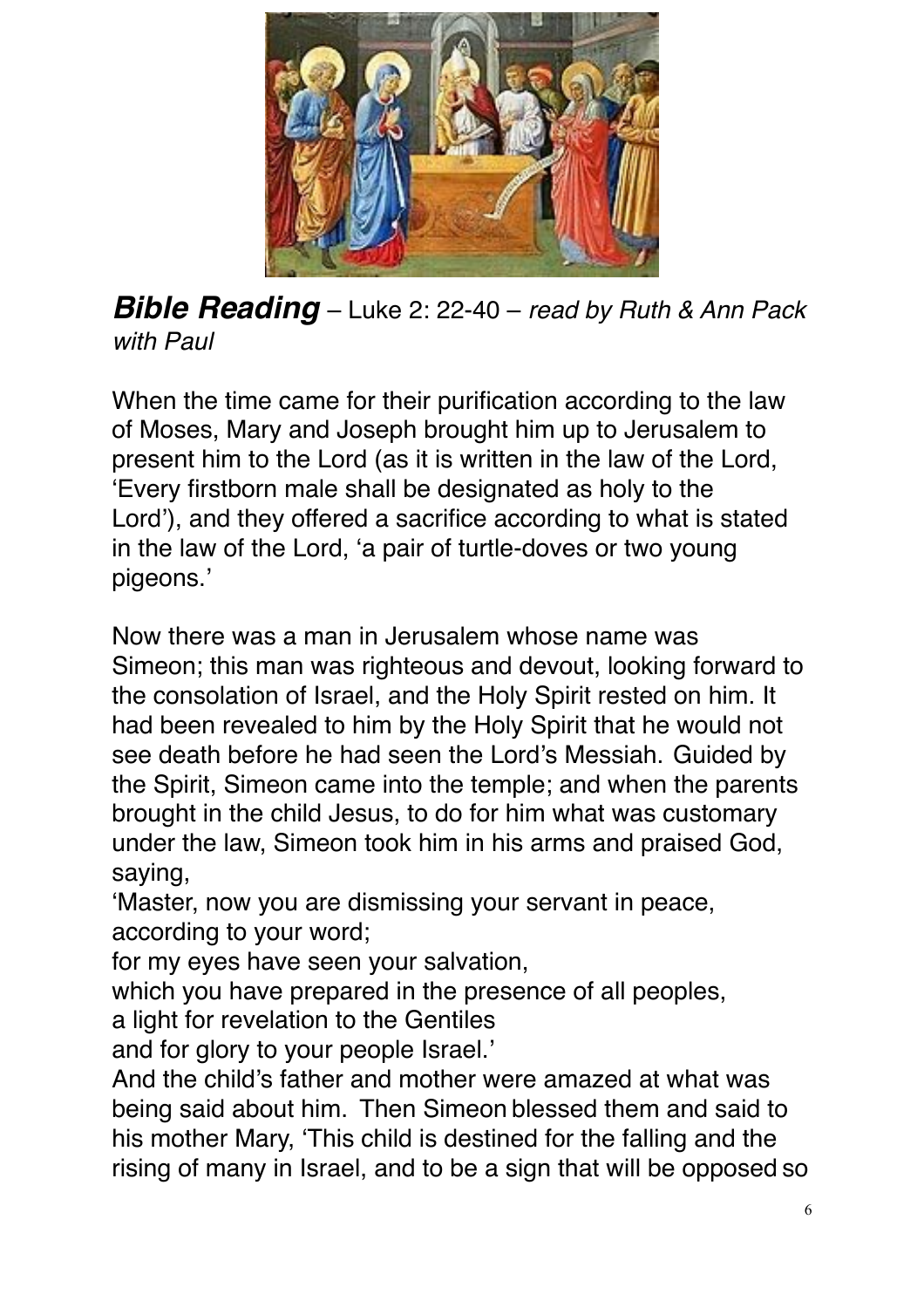that the inner thoughts of many will be revealed—and a sword will pierce your own soul too.'

There was also a prophet, Anna the daughter of Phanuel, of the tribe of Asher. She was of a great age, having lived with her husband for seven years after her marriage, then as a widow to the age of eighty-four. She never left the temple but worshipped there with fasting and prayer night and day. At that moment she came, and began to praise God and to speak about the child to all who were looking for the redemption of Jerusalem. When they had finished everything required by the law of the Lord, they returned to Galilee, to their own town of Nazareth. The child grew and became strong, filled with wisdom; and the favour of God was upon him.

#### *Hymn - Song of Simeon*

**Faithful vigil ended, watching, waiting cease; Master, grant thy servant his discharge in peace.**

**All thy Spirit promised, all the Father willed; now these eyes behold it perfectly fulfilled.**

**This thy great deliverance sets thy people free; Christ, their light, uplifted all the nations see.**

**Christ, thy people's glory! Watching, doubting, cease: grant to us thy servants our discharge in peace**

*Timothy Dudley-Smith (b. 1926)*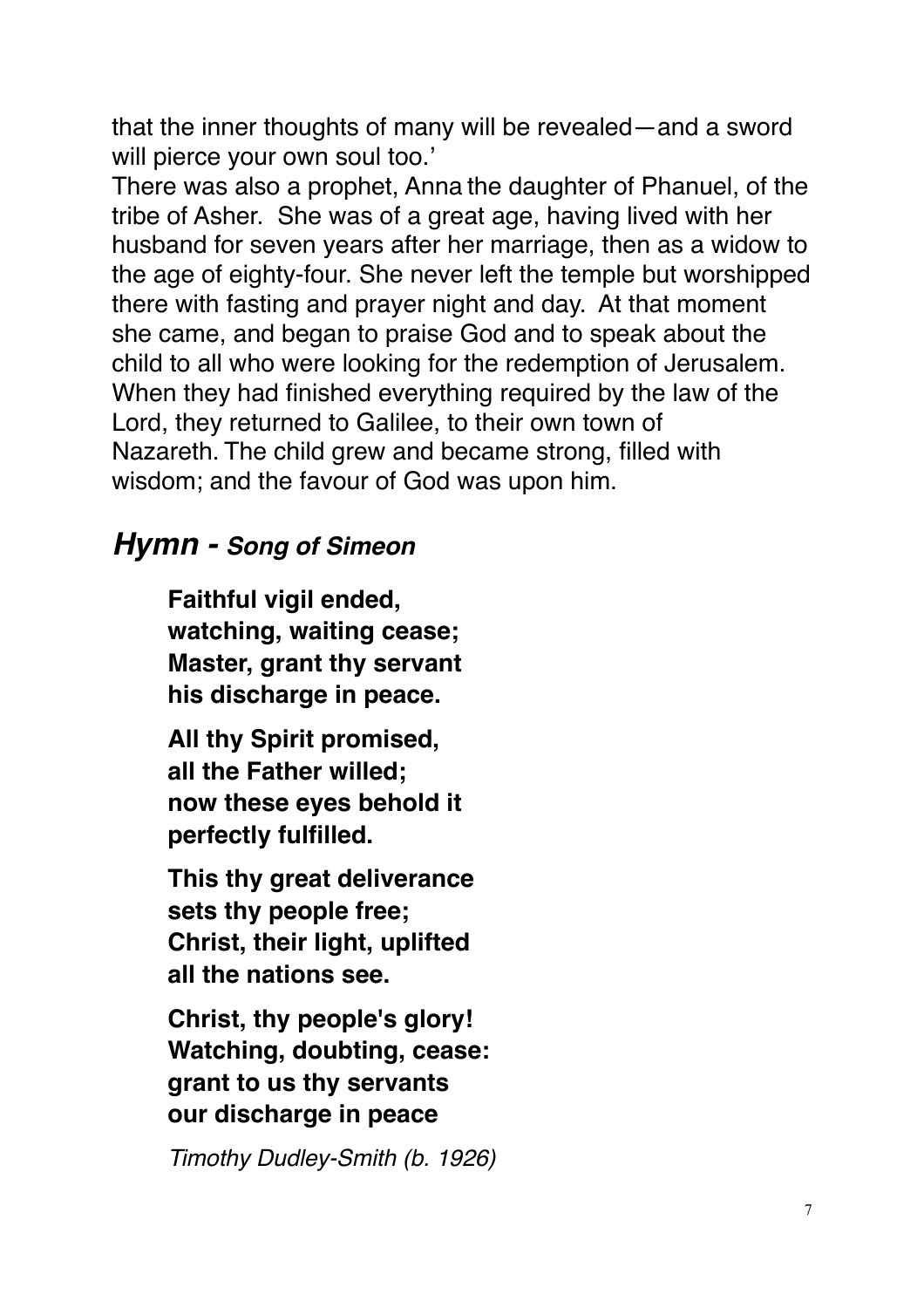# *Reflection – Paul*



## *Music -*

 This little light of mine, I'm gonna let it shine! This little light of mine, I'm gonna let it shine! This little light of mine, I'm gonna let it shine! Let it shine, let it shine, let it shine!.......

 Everywhere I go, I'm gonna let it shine! Jesus gave it to me… Shine, shine, shine…

*Words: based on a song by Harry Dixon Loes (1895-1965) Music: American melody*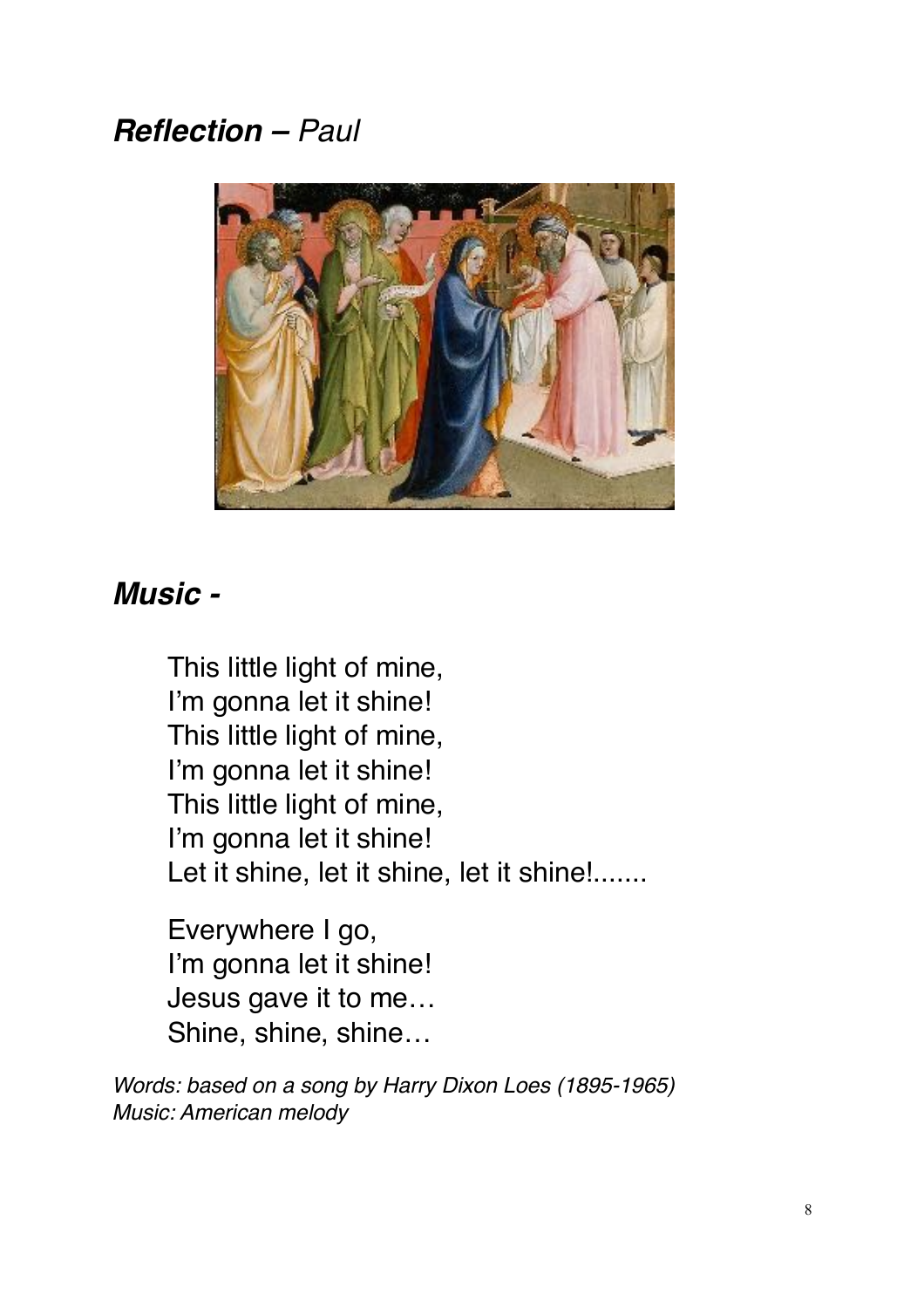

*Prayers - led by Zara Cunliffe*

Let us pray to our Lord Jesus Christ who is our light and life.

Lord Jesus, you are the light of the world. May your Church continue to be radiant with your love and be a beacon of hope and a sign of your glory in all the world.

Lord, in your mercy, **hear our prayer.**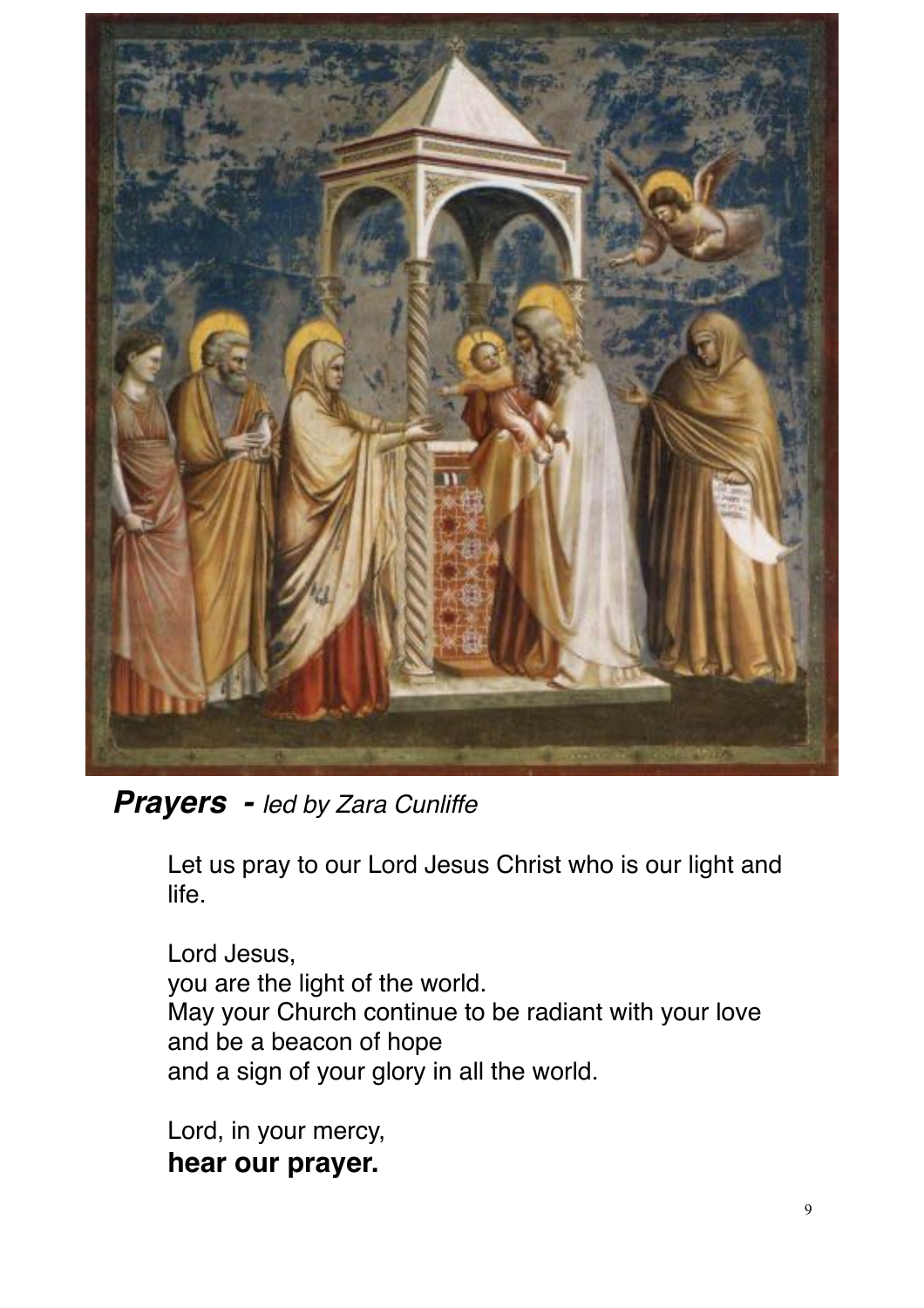Lord Jesus, you are the light of the world. Guide our leaders and all in authority and shine in the dark places where war and conflict, greed and oppression cause the darkness of hurt and injustice.

Lord in your mercy, **hear our prayer.**

Lord Jesus, you are the light of the world. Help us to bring the light of compassion and kindness to those who are unwell or unhappy, and we pray your healing and strength for those who have asked for our prayers.

Lord, in your mercy,

**hear our prayer.**

Lord Jesus, you are the light of the world, a light that not even the darkness of death can quench. As we remember the more than 100,000 people who have lost their lives in the pandemic, comfort all who mourn and gather to your light those who have now passed into glory with you for ever.

Lord, in your mercy, **hear our prayer.**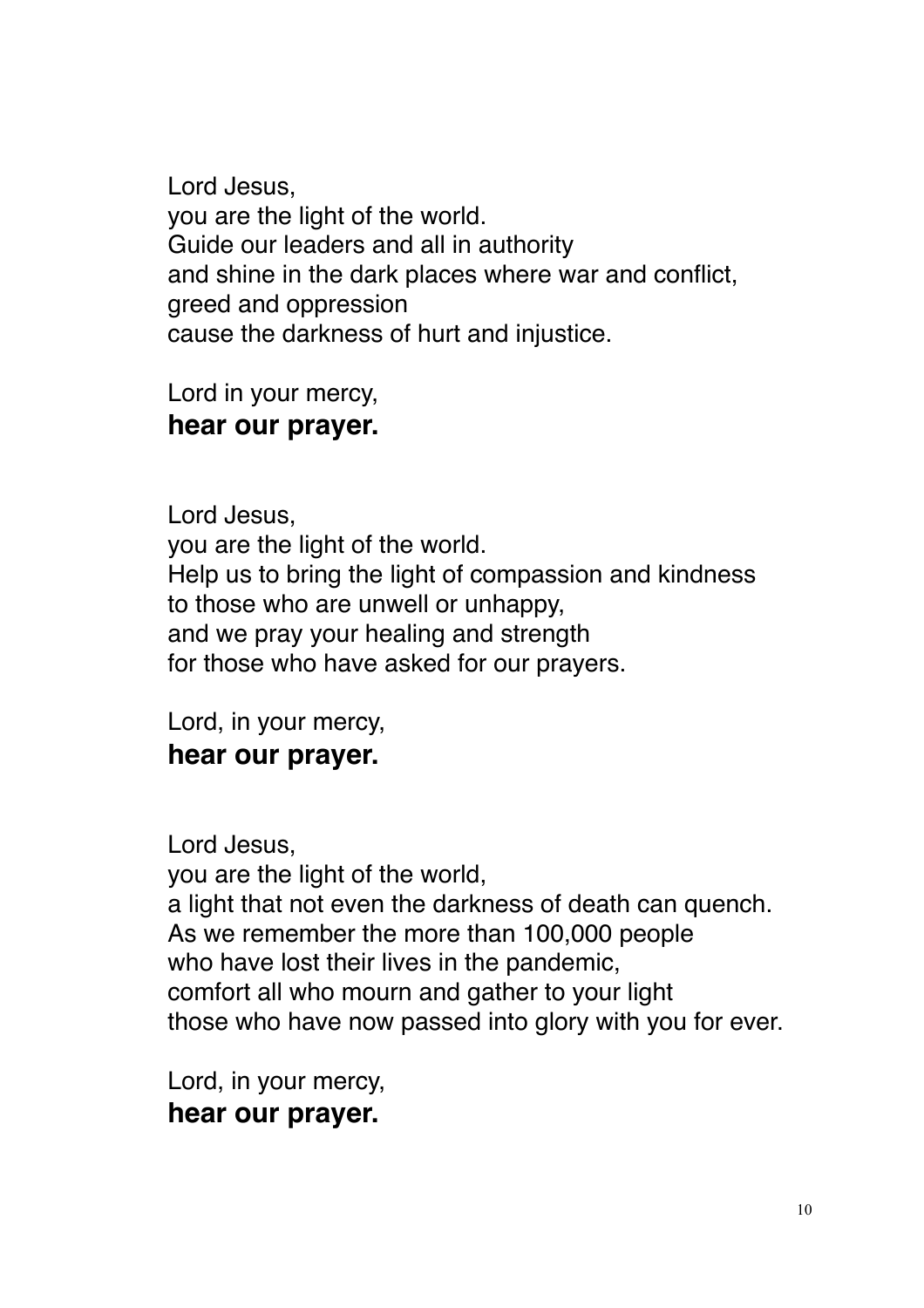

Lord Jesus,

we are your lights in the world.

Help up to be prepared to look for you and listen to you so we can follow you in everything we do. As we remember faithful Simeon and Anna, give us grace to trust in your promises, and patience to wait for their fulfilment; We ask all these prayers, in your name, Jesus Christ the light of the world.

**Amen.**

# *The Lord's Prayer*

Believing the promises of God, let us pray with confidence as our Saviour has taught us;

**Our Father, who art in heaven, Hallowed be thy name; Thy kingdom come; Thy will be done;**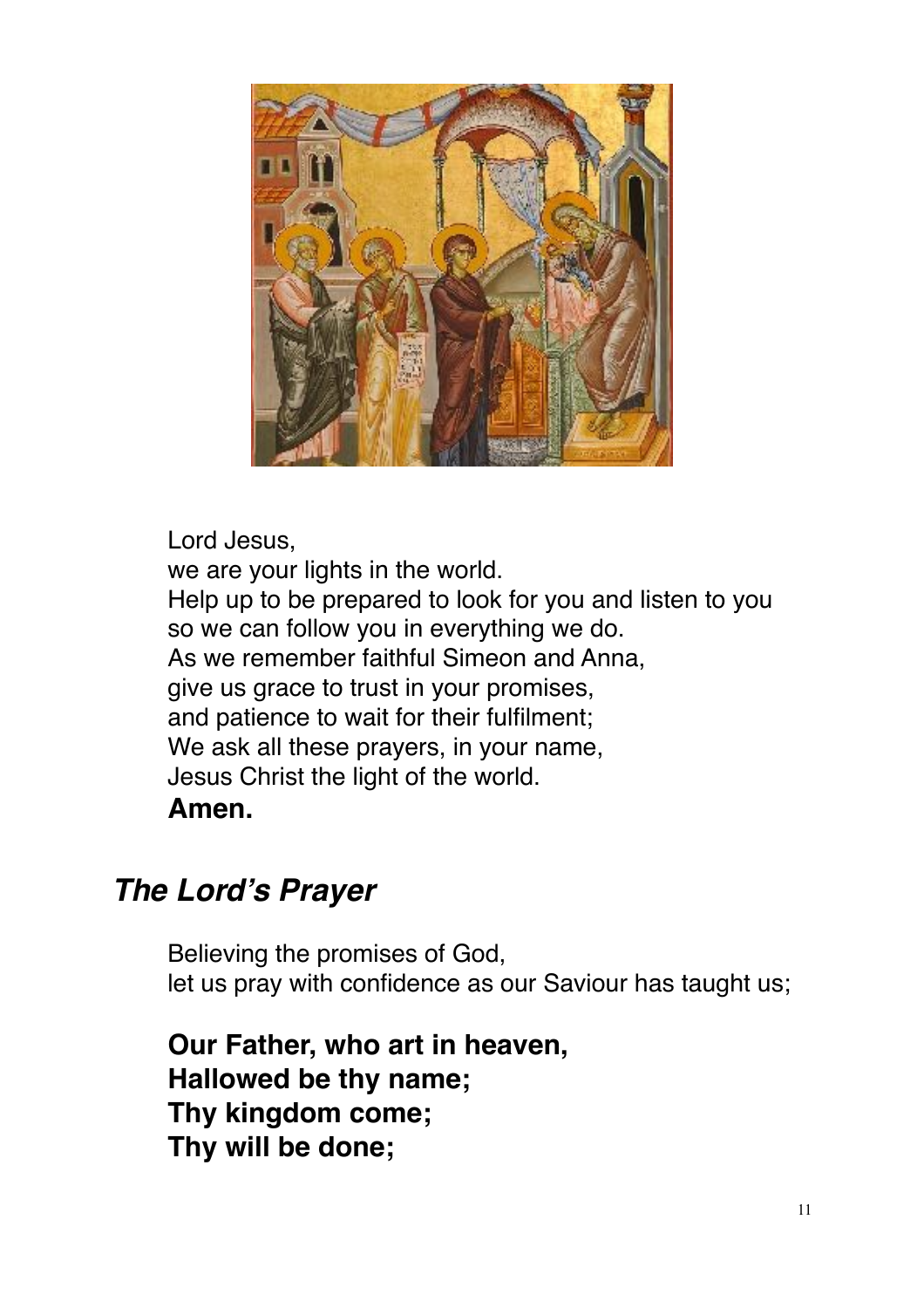**On earth as it is in heaven. Give us this day our daily bread. And forgive us our trespasses, As we forgive those who trespass against us. And lead us not into temptation; But deliver us from evil. For thine is the kingdom, The power, and the glory, For ever and ever. Amen.**



### *The Peace - Linda*

In the tender mercy of our God, the dayspring from on high has broken upon us, to give light to those who dwell in darkness and the shadow of death, and to guide our feet into the way of peace.

*Luke 1.78,79*

The peace of the Lord be always with you **and also with you.**

*We offer each other peace.*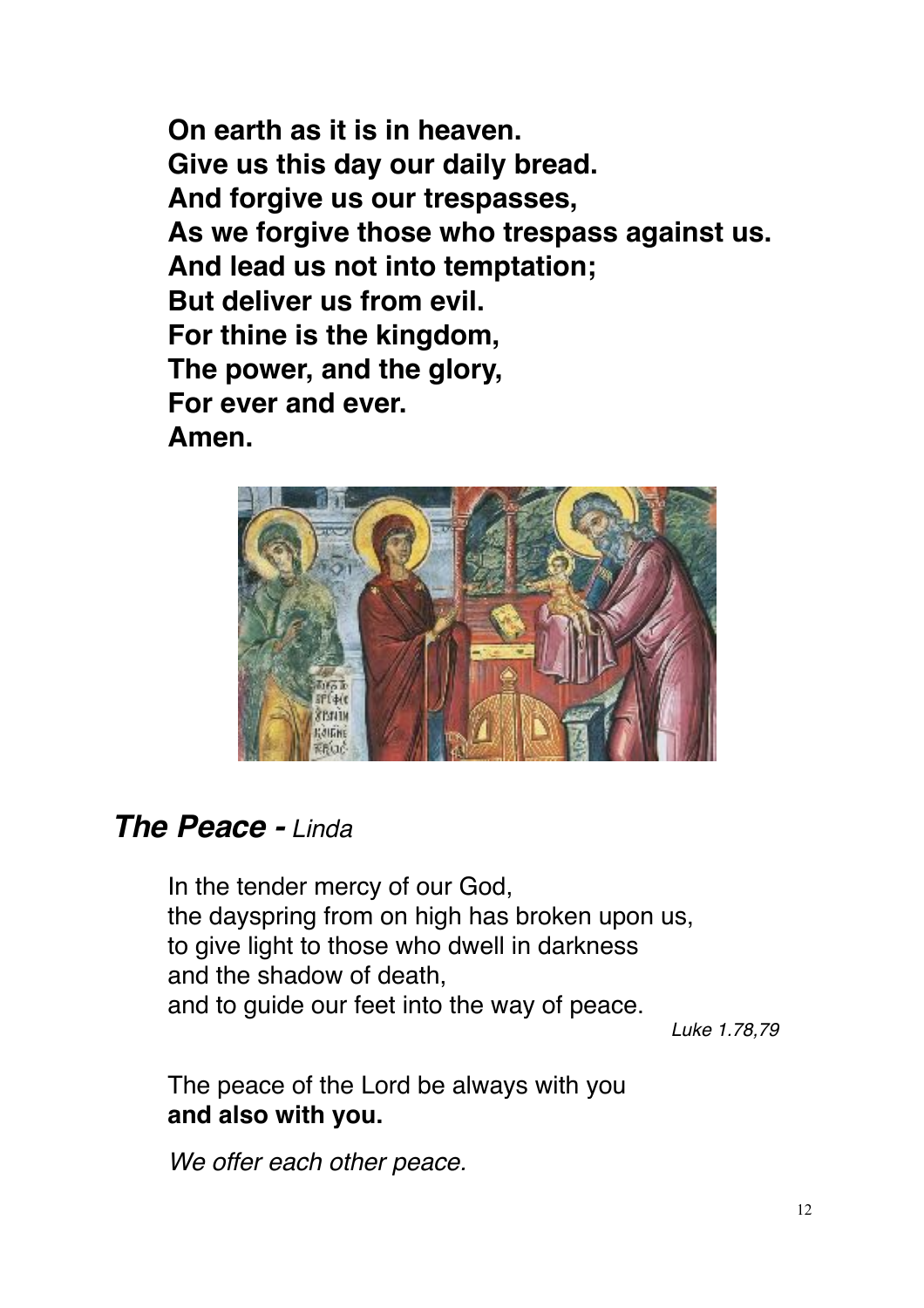## *Lighting of Candles – Michelle*

*We are invited to light candles at home as on this Feast of Candlemas, with this prayer:*

Lord God, the springing source of everlasting light, pour into the hearts of your faithful people the brilliance of your eternal splendour, that we, who by these kindling flames light up this temple to your glory, may have the darkness of our souls dispelled, and so be counted worthy to stand before you in that eternal city where you live and reign, Father, Son and Holy Spirit, one God, now and for ever. **Amen.**

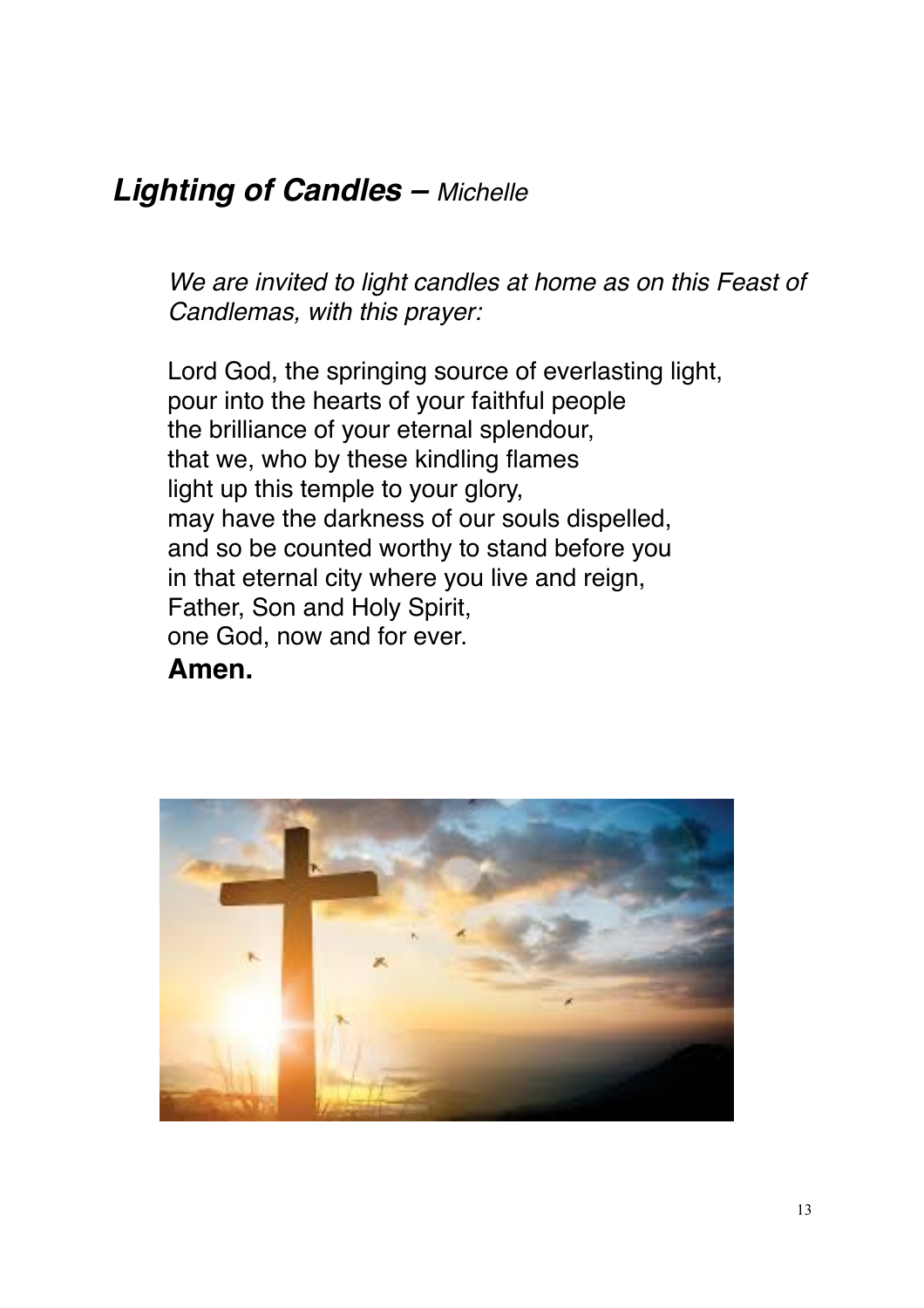# *The Conclusion - Brenda*

We stand near the place of new birth. **Let us shine with the light of your love.** We turn from the crib to the cross. **Let us shine with the light of your love.** We go to carry his light. **Let us shine with the light of your love. Thanks be to God.**

# *Hymn*

**Lord, the light of your love is shining,**

**in the midst of the darkness shining:**

**Jesus, Light of the world, shine upon us;**

**set us free by the truth you now bring us:**

**shine on me, shine on me.**



*Shine, Jesus, shine, fill this land with the Father's glory; blaze, Spirit, blaze, set our hearts on fire. Flow, river, flow, flood the nations with grace and mercy; send forth your word, Lord, and let there be light!*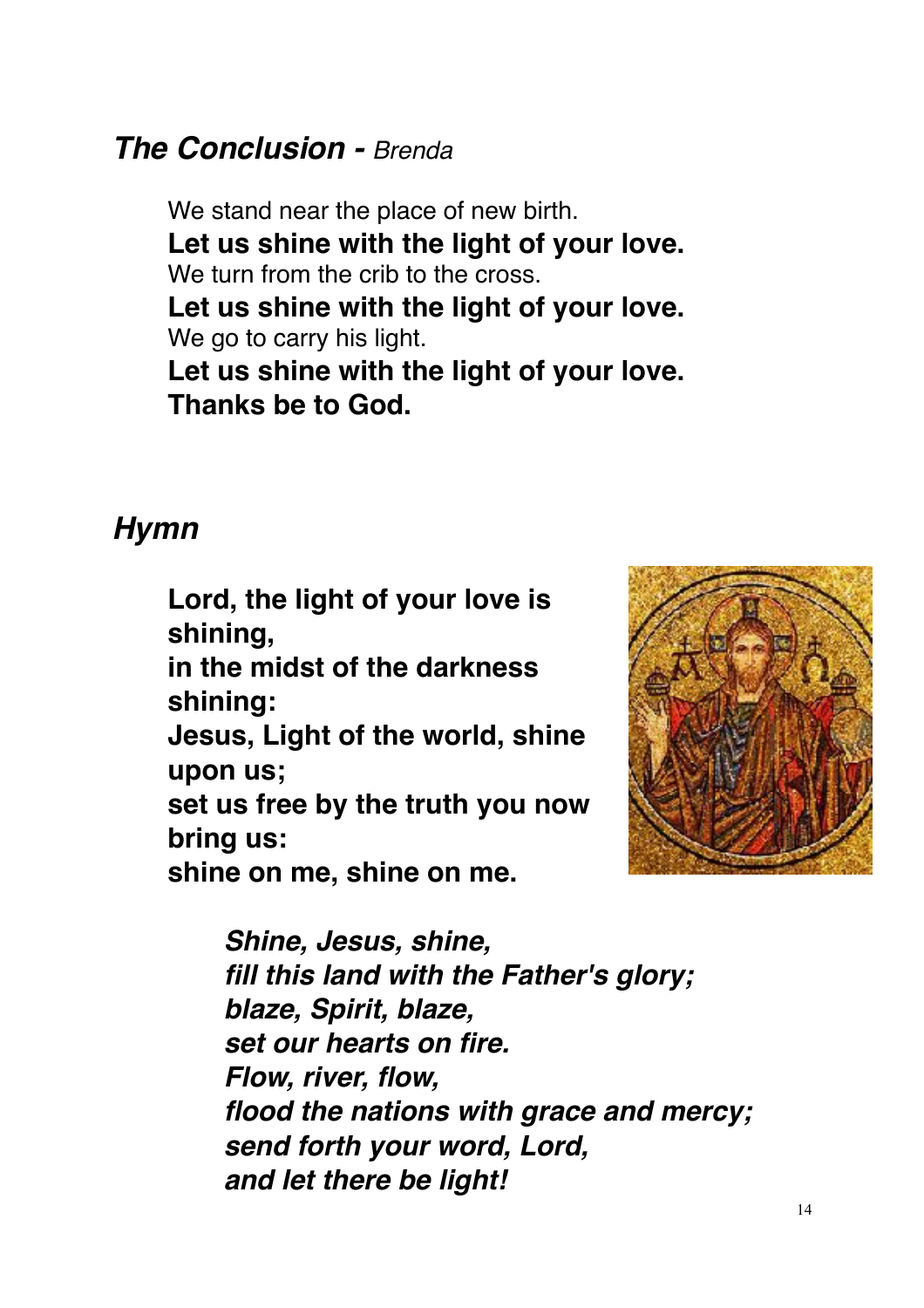**Lord, I come to your awesome presence, from the shadows into your radiance; by the blood I may enter your brightness: search me, try me, consume all my darkness: shine on me, shine on me.**

**As we gaze on your kingly brightness so our faces display your likeness, ever changing from glory to glory: mirrored here, may our lives tell your story: shine on me, shine on me.**

*Words & Music: Graham Kendrick (b.1950)*

## *Blessing - Michelle*

Christ, whose glory fills the skies, fill you with radiance and scatter the darkness from your path.

#### **Amen.**

Christ, the Sun of Righteousness, gladden your eyes and warm your heart. **Amen.**

Christ, the Dayspring from on high, draw near to guide your feet into the way of peace. **Amen.**

And the blessing of God almighty, the Father, the Son, and the Holy Spirit, be among you and remain with you always. **Amen.**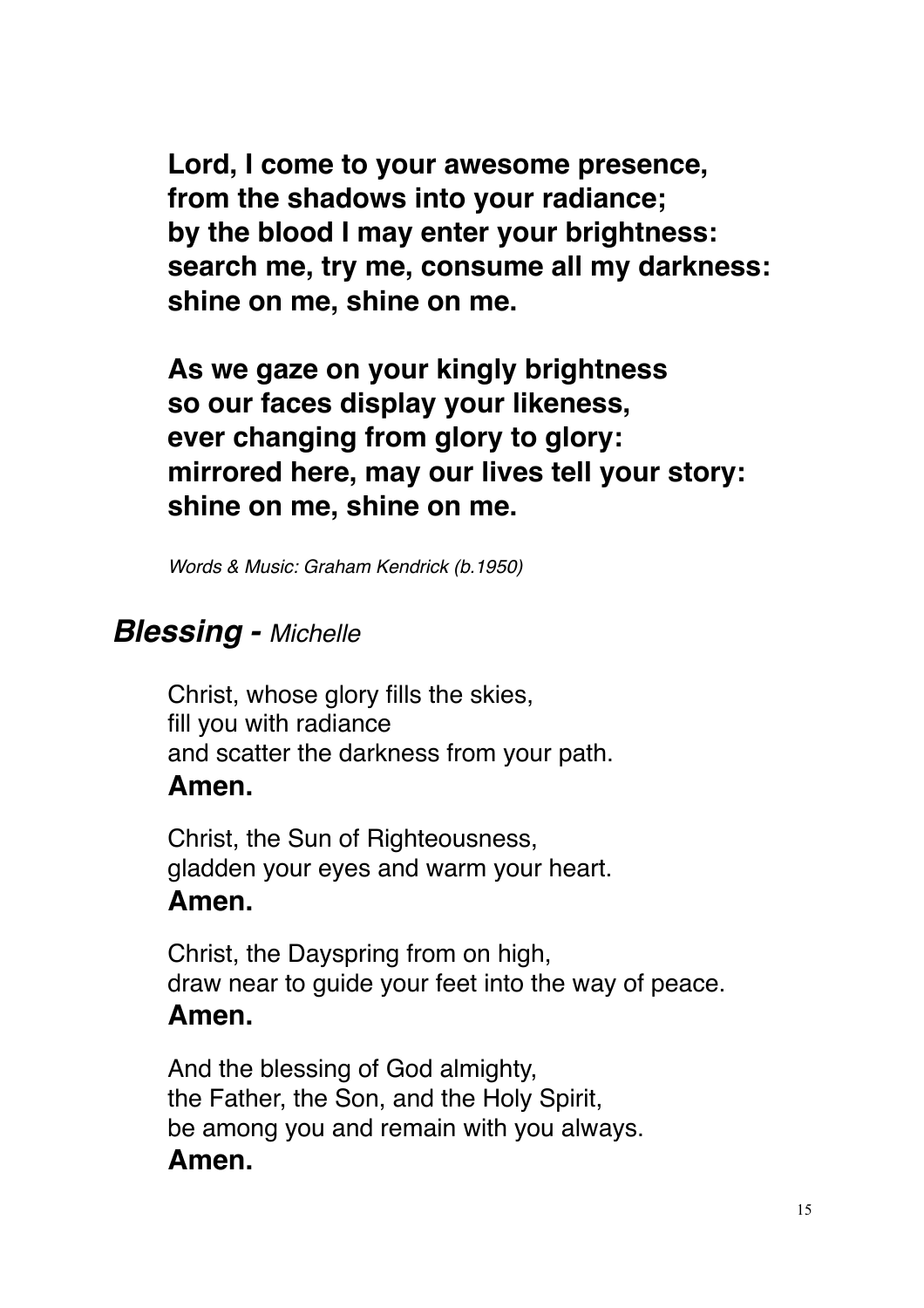

# *The Dismissal - Paul*

Go in the light and peace of Christ. **Thanks be to God.**

*Music at the end: Faithful Vigil Ended (from "Christmas Goes Baroque")*

*Faithful vigil ended, watching, waiting cease; Master, grant thy servant his discharge in peace.*

*All thy Spirit promised, all the Father willed; now these eyes behold it perfectly fulfilled.*

*This thy great deliverance sets thy people free; Christ, their light, uplifted all the nations see.*

*Christ, thy people's glory! Watching, doubting, cease: grant to us thy servants our discharge in peace*